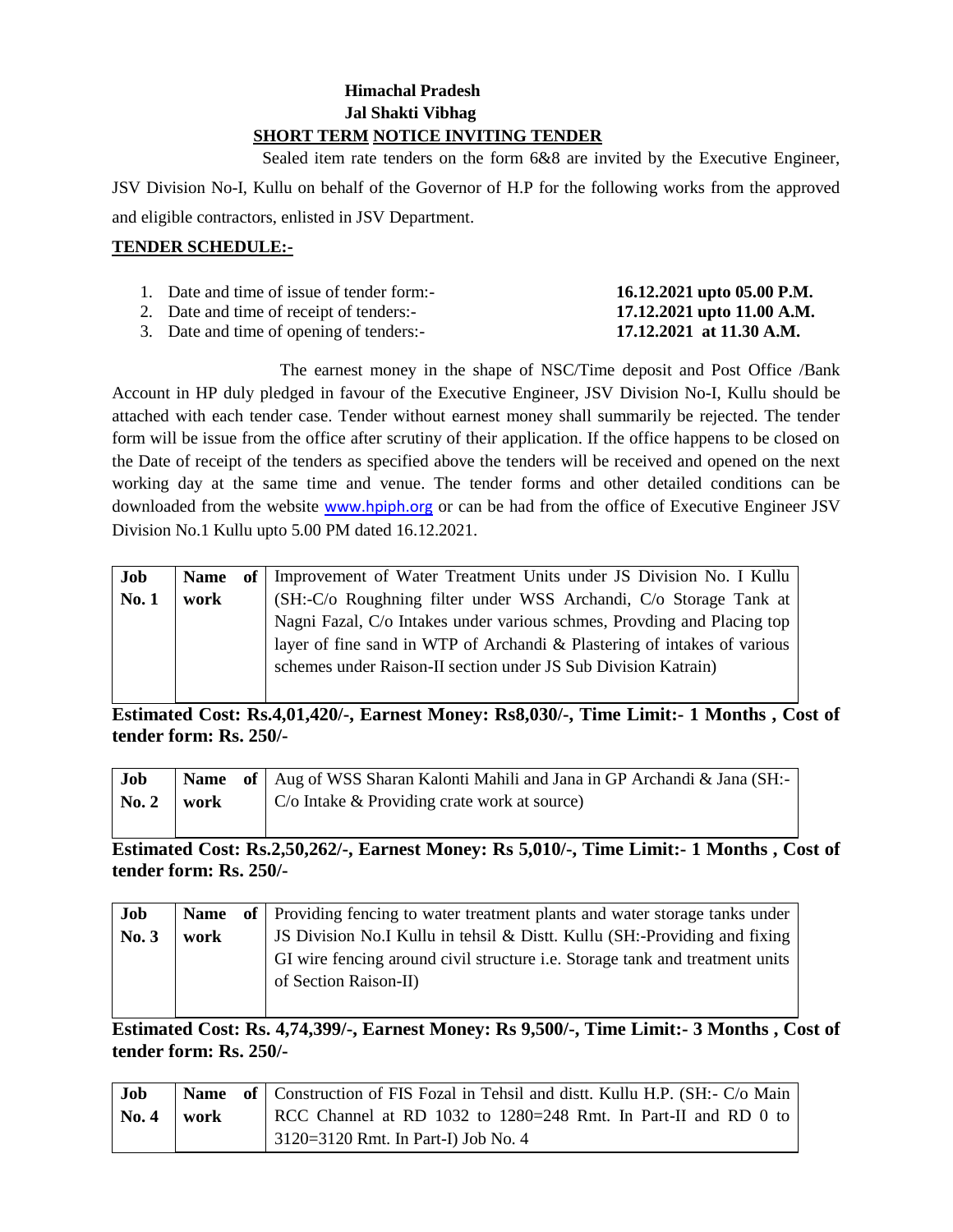## **Estimated Cost: Rs. 4,94,835/-, Earnest Money: Rs 9,900/-, Time Limit:- 24 Months , Cost of tender form: Rs. 250/-**

| Job          |      | <b>Name</b> of Improvement of WSS Karjan, Sajla in GP Karjan in Tehsil & DIstt. Kullu  |
|--------------|------|----------------------------------------------------------------------------------------|
| <b>No.</b> 5 | work | $\vert$ (SH:-Excacation, laying, jointing & testing of GMS tube 25mm dia at RD $\vert$ |
|              |      | D3 to D4, D7 to D8, D7 to D15, D7 to D16, D17 to D23, E3 to E8, E5 to                  |
|              |      | E6, E1to E11& E11 to E13=2295 Rmt.)                                                    |

**Estimated Cost: Rs. 2,74,422/-, Earnest Money: Rs 4,120/-, Time Limit:- 2 Months , Cost of tender form: Rs. 250/-**

| Job   | <b>Name</b> | of   Improvement/Augmentation of Water Supply Scheme group of villages      |
|-------|-------------|-----------------------------------------------------------------------------|
| No. 6 | work        | Pichhlihar, Hurang, Mandalgarh, Shirar, Benchi, Devgarh, Raison,            |
|       |             | Bandrol, Nallach, Jindour & Banogi in Tehsil and District Kullu(H.P.)       |
|       |             | (SH:- C/O Sector Storage tank 10000 liters capacity at point - Y1 (Village) |
|       |             | Rakhani) in Gravity phase-II & Laying, jointing and testing of GI pipe 25   |
|       |             | mm dia. from RD 0-2530 (Node Y - Y1)=2530 Rmt & 15 mm dia. from             |
|       |             | RD 0-260 (Node Y3 - Y7)=260 Rmt at village Rakhani & Himari)                |

**Estimated Cost: Rs. 3,49,970/-, Earnest Money: Rs 7,000/-, Time Limit:- 6 Months , Cost of tender form: Rs. 250/-**

| Job   |        | <b>Name</b> of Restoration of rain damages to WSS Aleo chachoga in GP Chachoga in |
|-------|--------|-----------------------------------------------------------------------------------|
| No. 7 | ∣ work | Tehsil Manali Distt. Kullu (SH:- Excavation providing, laying, jointing &         |
|       |        | testing of HDPE pipe 90mm OD dia PN-12.5, PE-80 at RD 1250 to                     |
|       |        | $1850 = 600$ Rmt)                                                                 |

**Estimated Cost: Rs. 3,44,250/-, Earnest Money: Rs 6,885/-, Time Limit:- 2 Months , Cost of tender form: Rs. 250/-**

| Job   |      | <b>Name</b> of Providing Flood protection work on river Beas (Right Bank) for village |
|-------|------|---------------------------------------------------------------------------------------|
| No. 8 | work | Katrain in GP Katrain & at Raison in GP Raison in tehsil & Distt. Kullu               |
|       |      | $(SH: C/O$ Wire crate, Gabion wall $i/c$ toe wall along with apron between            |
|       |      | RD 27262.50 to 27268.75) Job No.3                                                     |

**Estimated Cost: Rs. 4,42,418/-, Earnest Money: Rs 8,850/-, Time Limit:- 2 Months , Cost of tender form: Rs. 250/-**

| Job              |      | <b>Name</b> of Providing Flood protection work on river Beas (Right Bank) for village |
|------------------|------|---------------------------------------------------------------------------------------|
| $\sqrt{N_0}$ . 9 | work | Katrain in GP Katrain & at Raison in GP Raison in tehsil & Distt. Kullu               |
|                  |      | (SH:-C/o Wire crate, Gabion wall i/c toe wall along with apron between                |
|                  |      | RD 27268.75 to 27275.00) Job No.4                                                     |

**Estimated Cost: Rs. 4,42,418/-, Earnest Money: Rs 8,850/-, Time Limit:- 2 Months , Cost of tender form: Rs. 250/-**

| Job       |      | <b>Name</b> of Providing Flood protection work on river Beas (Right Bank) for village |
|-----------|------|---------------------------------------------------------------------------------------|
| No.       | work | Katrain in GP Katrain & at Raison in GP Raison in tehsil & Distt. Kullu               |
| <b>10</b> |      | (SH:-C/o Wire crate, Gabion wall i/c toe wall along with apron between                |
|           |      | RD 27275.00 to 27281.25) Job No.5                                                     |

**Estimated Cost: Rs. 4,42,418/-, Earnest Money: Rs 8,850/-, Time Limit:- 2 Months , Cost of tender form: Rs. 250/-**

| Job |      | <b>Name</b> of Providing Flood protection work on river Beas (Right Bank) for village |
|-----|------|---------------------------------------------------------------------------------------|
| No. | work | Katrain in GP Katrain & at Raison in GP Raison in tehsil & Distt. Kullu               |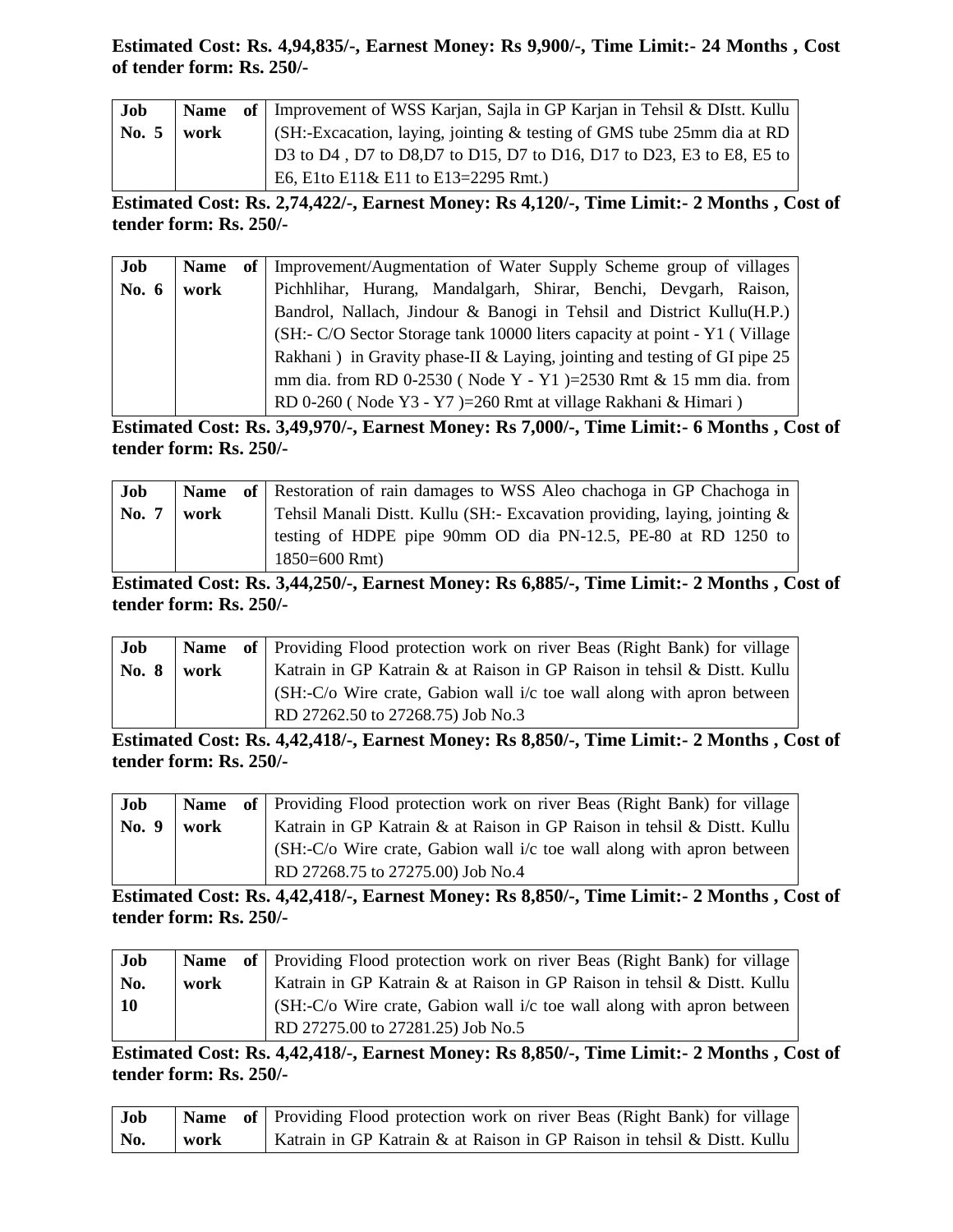|  | $\int$ (SH:-C/o Wire crate, Gabion wall i/c toe wall along with apron between |
|--|-------------------------------------------------------------------------------|
|  | RD 27281.25 to 27287.50 ) Job No.6                                            |

**Estimated Cost: Rs. 4,42,418/-, Earnest Money: Rs 8,850/-, Time Limit:- 2 Months , Cost of tender form: Rs. 250/-**

| Job        |      | <b>Name</b> of Providing Flood protection work on river Beas (Right Bank) for village |
|------------|------|---------------------------------------------------------------------------------------|
| No.        | work | Katrain in GP Katrain & at Raison in GP Raison in tehsil & Distt. Kullu               |
| $\vert$ 12 |      | $(SH: -C/O$ Wire crate, Gabion wall $i/c$ toe wall along with apron between           |
|            |      | RD 27287.50 to 27293.75 ) Job No.7                                                    |

**Estimated Cost: Rs. 4,42,418/-, Earnest Money: Rs 8,850/-, Time Limit:- 2 Months , Cost of tender form: Rs. 250/-**

| Job |      | <b>Name</b> of Providing Flood protection work on river Beas (Right Bank) for village |
|-----|------|---------------------------------------------------------------------------------------|
| No. | work | Katrain in GP Katrain & at Raison in GP Raison in tehsil & Distt. Kullu               |
| 13  |      | $(SH:-C/O$ Wire crate, Gabion wall $i/c$ toe wall along with apron between            |
|     |      | RD 27293.75 to 27300) Job No.8                                                        |

**Estimated Cost: Rs. 4,42,418/-, Earnest Money: Rs 8,850/-, Time Limit:- 2 Months , Cost of tender form: Rs. 250/-**

| Job |      | <b>Name</b> of Restoration of rain damages to FIS Bashing in tehsil & Distt. Kullu (SH:- |
|-----|------|------------------------------------------------------------------------------------------|
| No. | work | C/o retaining wall RR masonary 1:6 and length =-9mtr & height=3.50 mtr)                  |
| 14  |      |                                                                                          |

**Estimated Cost: Rs. 1,73,890/-, Earnest Money: Rs 3,480/-, Time Limit:- 2 Months , Cost of tender form: Rs. 250/-**

| Job | <b>Name</b> | of Retrofitting of WSS Vashisht, Khoshla Matiyana and Chadiyari in GP   |
|-----|-------------|-------------------------------------------------------------------------|
| No. | work        | vashisht in Tehsil Manali Distt. Kullu (SH:-Providing house service     |
| 15  |             | connection to each house of habitation Chadiyari, Kachanikoot, Kanooni  |
|     |             | seri, Koshla, Matiyana, Bai dug, Deo Dug, Kamana, Vashisht and Vashisht |
|     |             | Bihal Total families=52 Nos)                                            |

**Estimated Cost: Rs. 1,22,524/-, Earnest Money: Rs 2,450/-, Time Limit:- 2 Months , Cost of tender form: Rs. 250/-**

| Job |      | Name of Restoration of rain damages to WSS under Raison-II section (SH:- |  |  |  |  |  |
|-----|------|--------------------------------------------------------------------------|--|--|--|--|--|
| No. | work | Providing Supplying of GM Gate valve & GI unions of various diameters)   |  |  |  |  |  |
| 16  |      |                                                                          |  |  |  |  |  |

**Estimated Cost: Rs. 1,13,600/-, Earnest Money: Rs 2,272/-, Time Limit:- 3 Months , Cost of tender form: Rs. 250/-**

| <b>Job</b> |      | <b>Name</b> of $AR \& M/O$ WSS Kullu Town in tehsil and Distt. Kullu (SH:-Providing |
|------------|------|-------------------------------------------------------------------------------------|
| No.        | work | and fixing MS Hollow section stair and railing over head tank at Dhalpur            |
| $\vert$ 17 |      | and $P/F 1$ No collapsible shutter)                                                 |

**Estimated Cost: Rs. 2,02,102/-, Earnest Money: Rs 4,050/-, Time Limit:- 2 Months , Cost of tender form: Rs. 250/-**